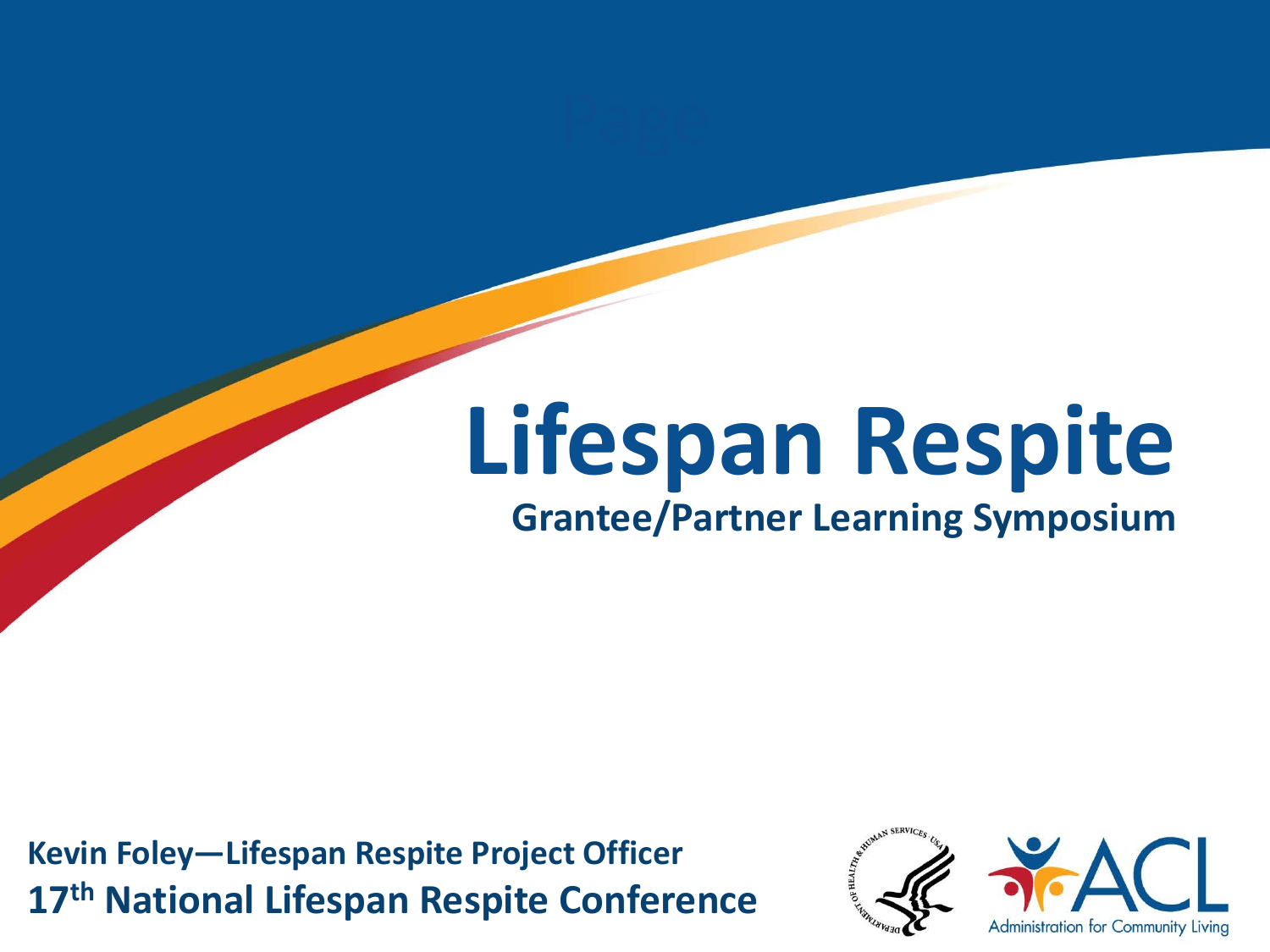### **Lifespan Respite Update**

- ACL and the Lifespan Respite Program
	- Program status
- 2016 Awards
	- New State Grants
	- Expansion Supplements
- Looking ahead
	- New Administration
	- FY17 Planning Process
	- Round Table Discussions
- Process for Requesting a Carryover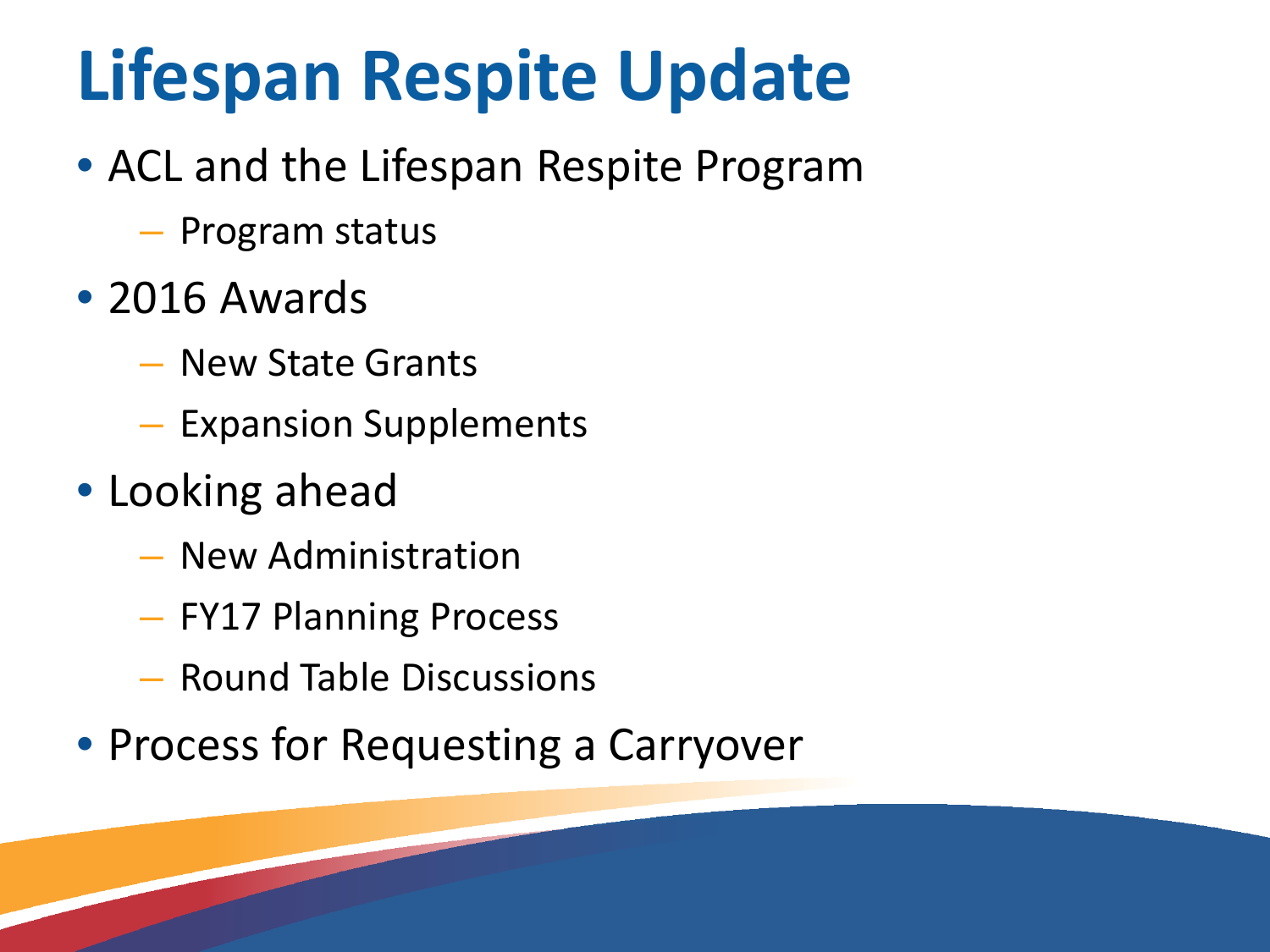### **Lifespan Respite States (as of 2016)**

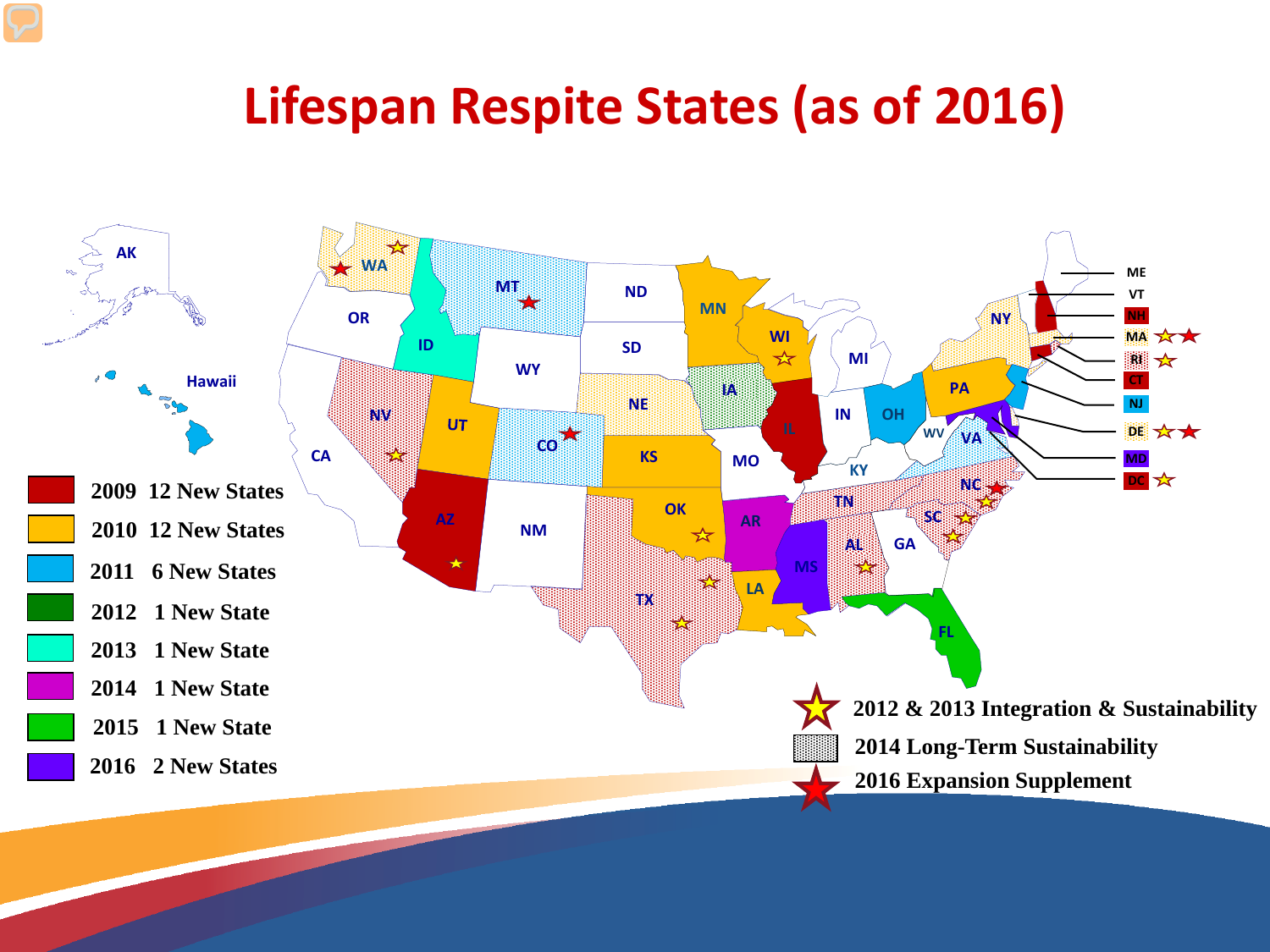### **2016 Lifespan Respite Funding Activity**

#### • Obligations:

- TA Center (Year 2)
- $-$  Fully fund 3<sup>rd</sup> year of the Long Term Sustainability grants (16)
- New Activities:
	- Reach 2 New States
	- Provide Supplemental funding to expand direct services in several states
		- Reduction necessary to reach the most states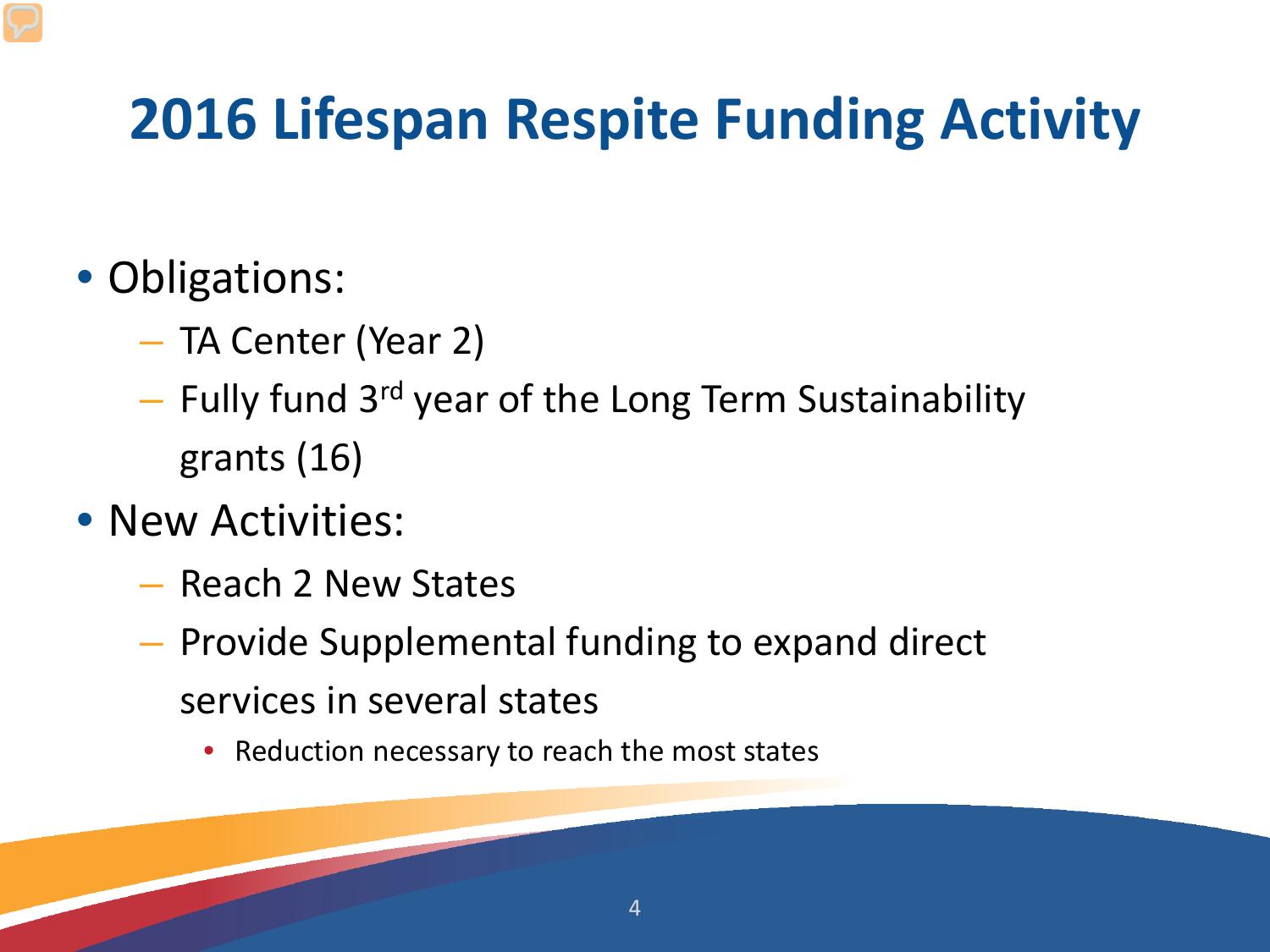# **Looking Ahead**

- Here's what's to come in the next 30 days.....
	- Carryovers for grantees
		- Key Personnel Changes
		- Any grants solutions administrative issues to be resolved
	- Transition teams?
	- FY17 Planning Process begins!!!
	- Discussion with ACL Evaluation team

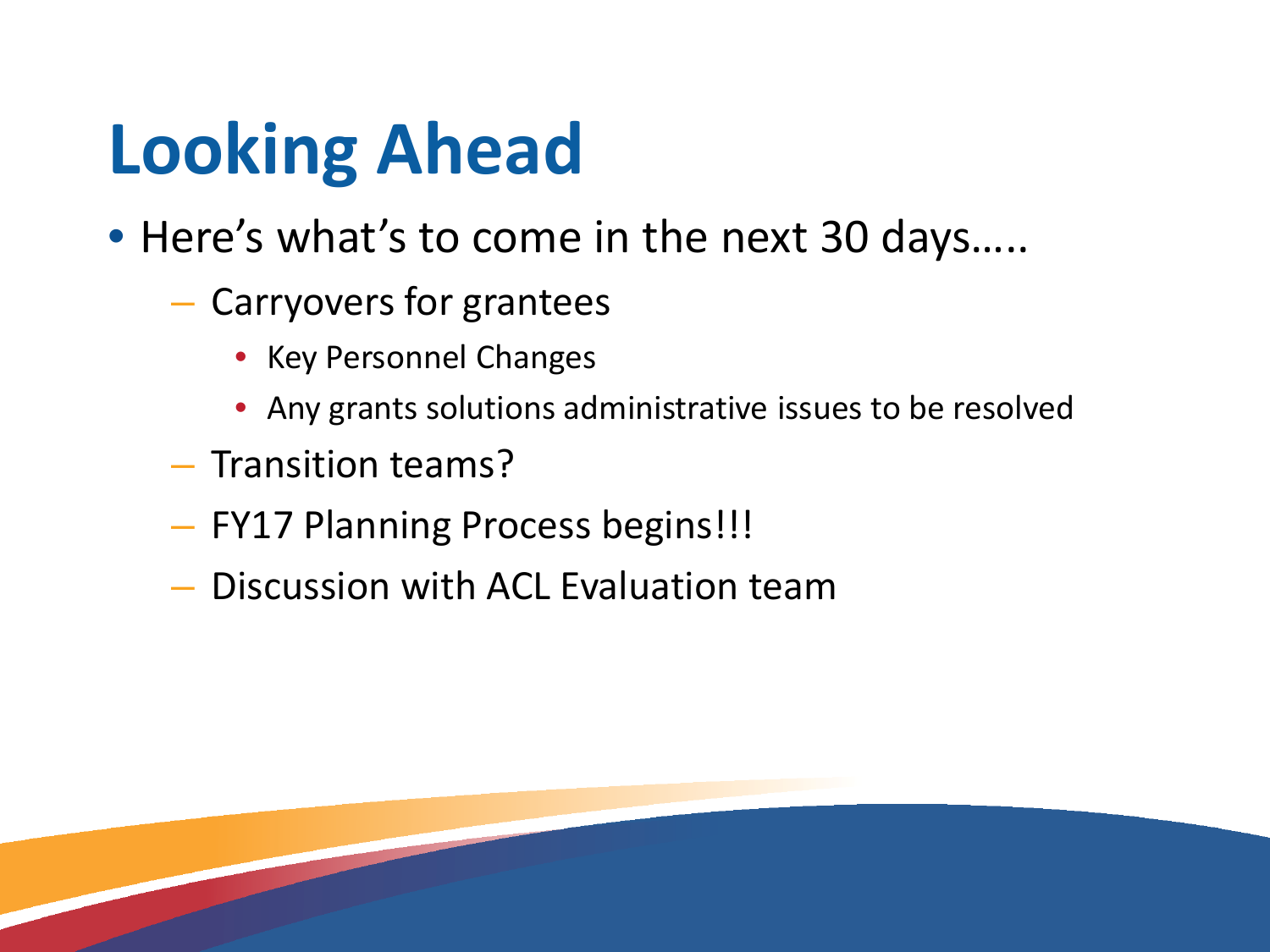### **Carryover Requests**

#### *Required Documents:*

- 1. A narrative, which includes the following information:
	- $\checkmark$  Total amount of unobligated funds requested to carryover;
	- $\checkmark$  An explanation of why the carryover is needed, including the reasons for having unobligated funds from the prior budget year;
	- $\checkmark$  A cost break-down for each activity requiring the carryover of funds; and
	- $\checkmark$  SF 424A reflecting how those costs will be allocated.
- 2. A revised budget worksheet (OMB SF-424A, Budget Information), which should include the following information:
	- The original Federal award amount for each line item from the year the carryover is being requested;
	- The unobligated amount for each line item being carried over;
	- $\checkmark$  The Federal award amount for each line item for the current budget year; and
	- $\checkmark$  The combined total of carryover funds and current year funding that will be available for obligation in the current budget year.
- 3. The recent Federal Financial Report (SF-425) reflecting the unobligated balance of federal funds. (May be uploaded in Grant Notes)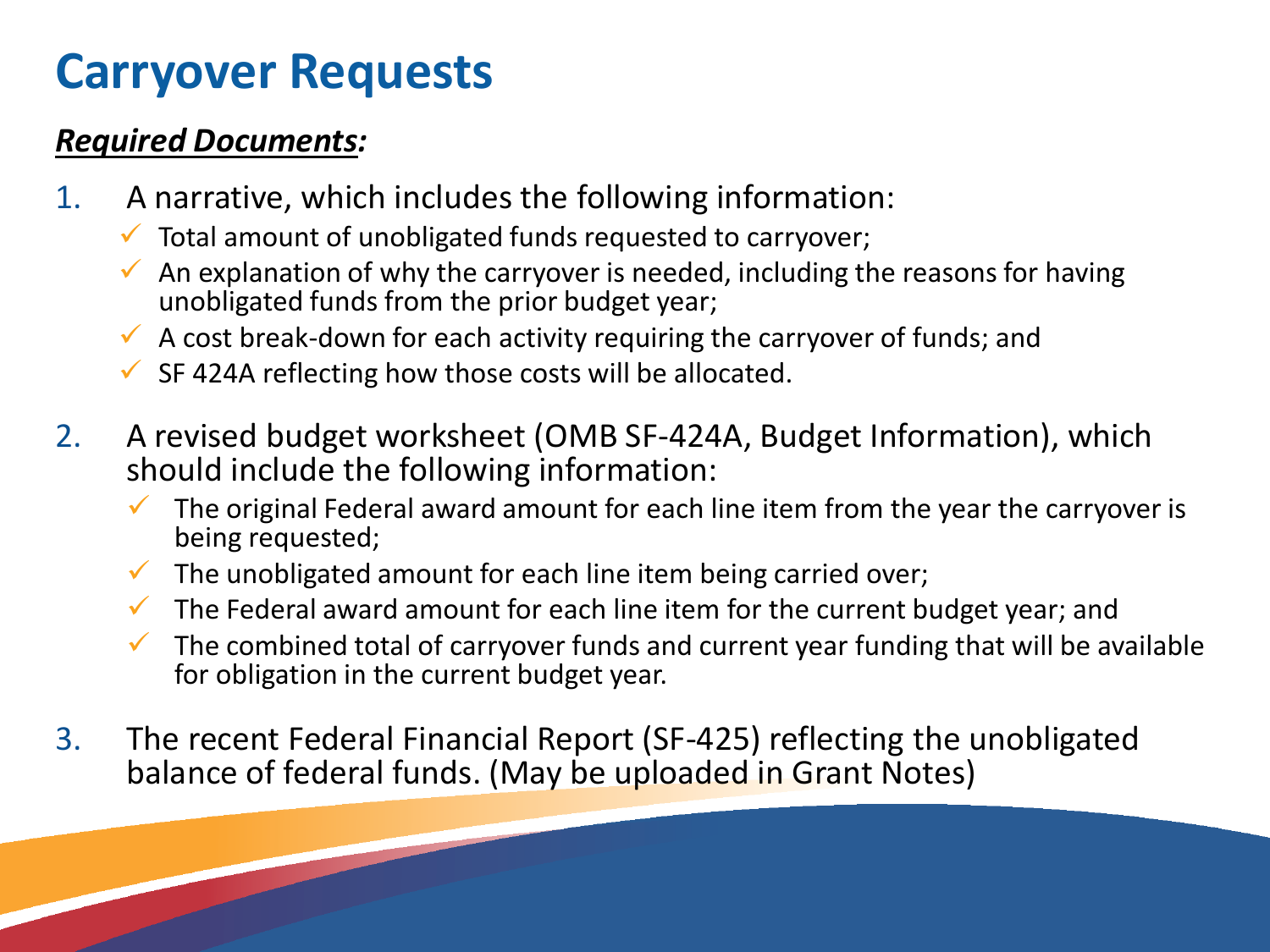# **Looking Ahead**

- Here's what's to come in the next 60-90 days.....
	- Election
	- Preparations for a new administration
		- Briefing materials for leadership
	- FY17 Planning Process
		- Plan takes shape and cross-ACL coordination begins
	- Meet with ACL's Office of Performance and Evaluation
		- Share thoughts, possible time table and look for feedback

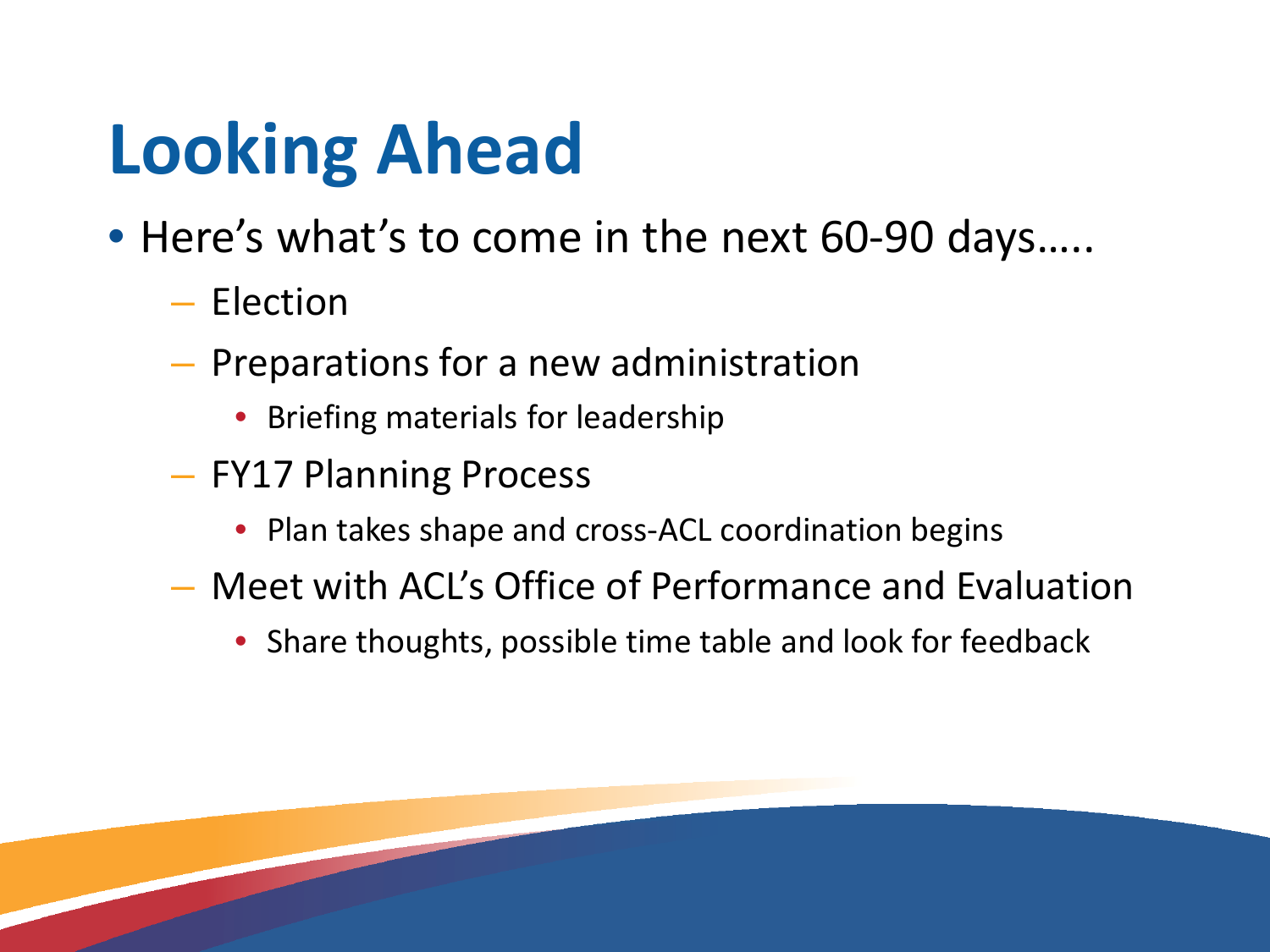### Advancing the Conversation

- Funding
- Reauthorization
- Consumer and Systems level measures
- ADRC/NWD System
- Later today:
	- Research/Data
	- Voucher Systems and CQI
	- Medicaid Waivers and Respite in your States